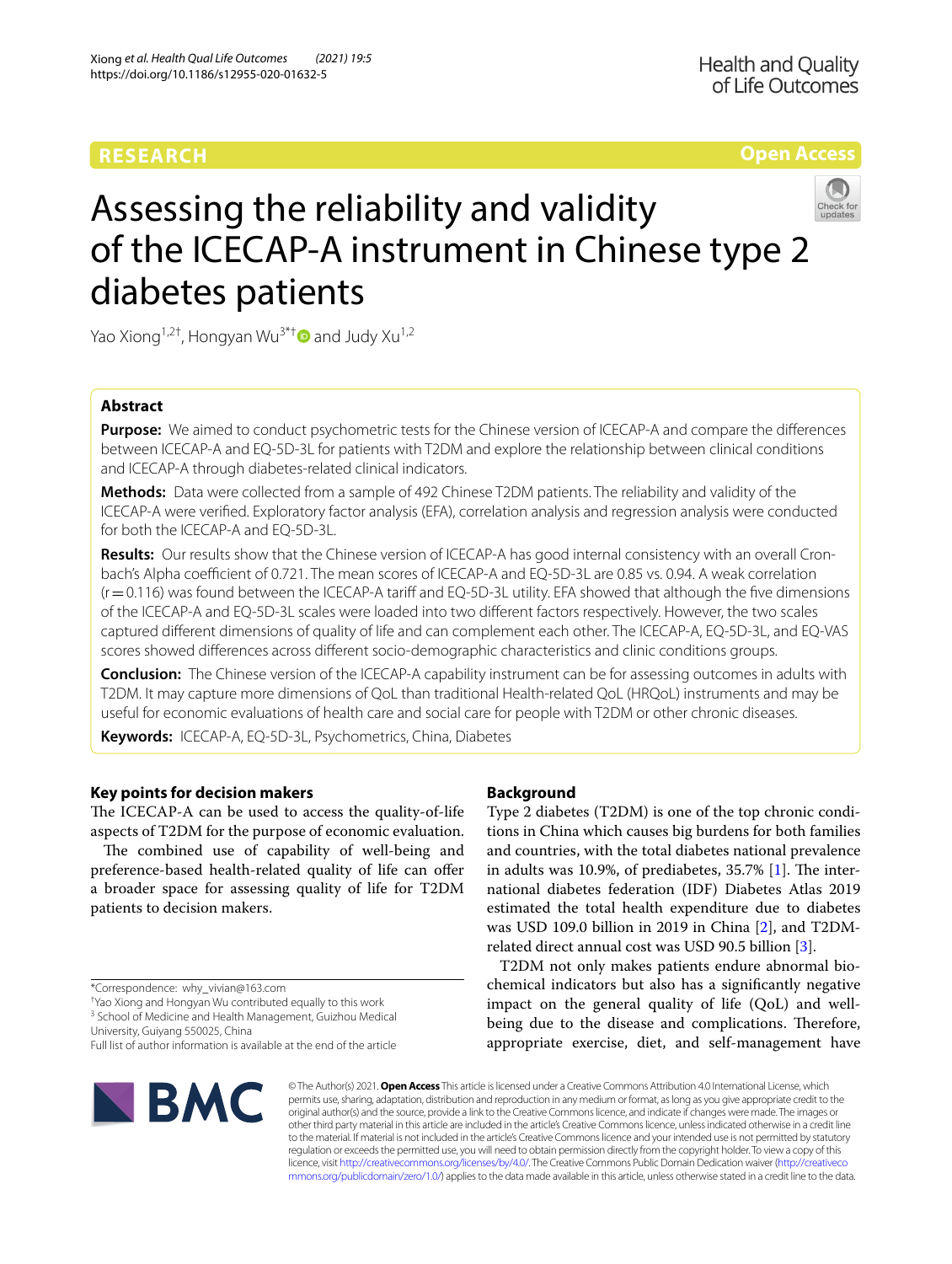played important roles in diabetes management besides pharmaceutical treatment. Furthermore, the purpose of treating T2DM has become more than the control and improvement of the biochemical indicators of the patient, the more important purpose is to prevent and delay the occurrence of chronic complications of diabetes and to alleviate the adverse symptoms and distress of the disease, that is, improve their general QoL and well-being.

Health-related quality of life (HRQoL) is a composite concept of a person's subjective evaluation of their health status, which could be measured by EuroQol-5 dimension (EQ-5D), Short Form-6 dimension (SF-6D), etc. Currently, EQ-5D is the most commonly used HRQoL measurement instrument in China, including T2DM and other 17 chronic non-communicable diseases (CNCDs) [\[4](#page-9-3)]. As a universal preference-based HRQoL scale, EQ-5D has been widely used to measure the efects of T2DM, and EQ-5D utility associated with T2DM and various comorbidities can be very useful in the economic assessment of model health status in T2DM patient health programs [\[5](#page-9-4)]. However, the impacts of disease and the efects of interventions on T2DM were not limited to the HRQoL but also encompassed broader QoL and wellbeing  $[6]$  $[6]$ . The HRQoL instrument may undervalue the outcomes of the integrated care of diabetes management and the wholly negative impact of T2DM.

The capability approach is an appropriate framework for conceptualizing these broader feelings of QoL and well-being into health decisions [[7,](#page-10-1) [8](#page-10-2)]. In recent years, a family of generic instruments called Investigating Choice Experiences for the Preferences of Older People (ICEpop), that has developed to measure capability (CAP) to measure more general well-being than the traditional framework of HRQoL permits [[7,](#page-10-1) [9\]](#page-10-3). Unlike the popular HRQoL instruments of EQ-5D, ICECAP is designed to measure people's function and capability based on Sen's capability theory [[10\]](#page-10-4).

With a growing interest in using ICECAP instruments and the capability of a broader range of population groups, the ICECAP-A capability index has been developed to measure the generic QoL for the adult population. The ICECAP-A includes five dimensions of Stability (feel settled and secure), Attachment (have love, friendship and support), Autonomy (be independent), Achievement (achieve and progress), and Enjoyment (have enjoyment and pleasure) [\[11](#page-10-5)]. Unlike most profle measures used in economic evaluations, the ICECAP-A focuses on wellbeing defned in a broader sense, rather than health. In addition to studies in the general population, which also involved the comparison of ICECAP-A tarif scores for diseases with healthy populations, such as knee pain  $[12]$  $[12]$  $[12]$ , depression  $[6]$  $[6]$  $[6]$ , and patients with other chronic conditions. It has the potential for economic evaluations of public health interventions as well as other social care in addition to clinical-focused medical services and pharmaceutical products.

ICECAP-A has been translated into Chinese with the adaptation of Chinese culture, and the study also shows that the ICECAP-A tarif refected diferences across different socioeconomic groups as expected [[9\]](#page-10-3). However, it is not clear whether ICECAP-A can distinguish subpopulations with diferent health conditions (e.g., T2DM) in Chinese culture since it doesn't include respondents' objective health status. The aims of this study are 1) Conduct psychometric tests for the Chinese version of ICE-CAP-A and compare the diferences between ICECAP-A and EQ-5D-3L for patients with T2DM; 2) Explore the relationship between clinical conditions and ICECAP-A through diabetes-related clinical indicators.

## **Methods**

## **Research design and setting**

The data is from the Community Diabetes Management Study  $(CDMS)^1$ , which is conducted by our research team. Considering the geographical location, level of economic and social development, and accessibility, we respectively selected two community health service centers in Beijing and Chengdu. We retrieved health records from the local Center for Disease Control and Prevention and included all individuals with a previous diagnosis of T2DM living in four districts as the sampling frame. CDMS is a longitudinal panel study from June 2015 to December 2017, that includes a sample of 967 diabetes patients and 20 physicians who conduct disease management for them. The baseline survey was conducted in June 2015, the six follow-up surveys were conducted in September and December 2015, June and December 2016, and June and December 2017, respectively. That is the study had been conducted every 3months in the frst year and every 6months in the second and later years, with a total of 7 wave surveys available now.

The participant inclusion criteria were:  $1)$  aged  $18$  years or older; 2) clinically diagnosed with type 2 diabetes; 3) without any cognitive impairment and serious vision and hearing problems; 4) able to read and communicate in Mandarin; and 5) consent to participate in the study. Informed consent was obtained from all patients included in the study.

<span id="page-1-0"></span><sup>&</sup>lt;sup>1</sup> CDMS is conducted by the Center of Health Policy and Governance (CHPG) at Southwestern University of Finance and Economics (SWUFE) with funding support from National Nature Science foundation of China (NSFC) and Sichuan Education Department Fund for Innovative Teams. The protocol was approved by the institutional review board and all participants.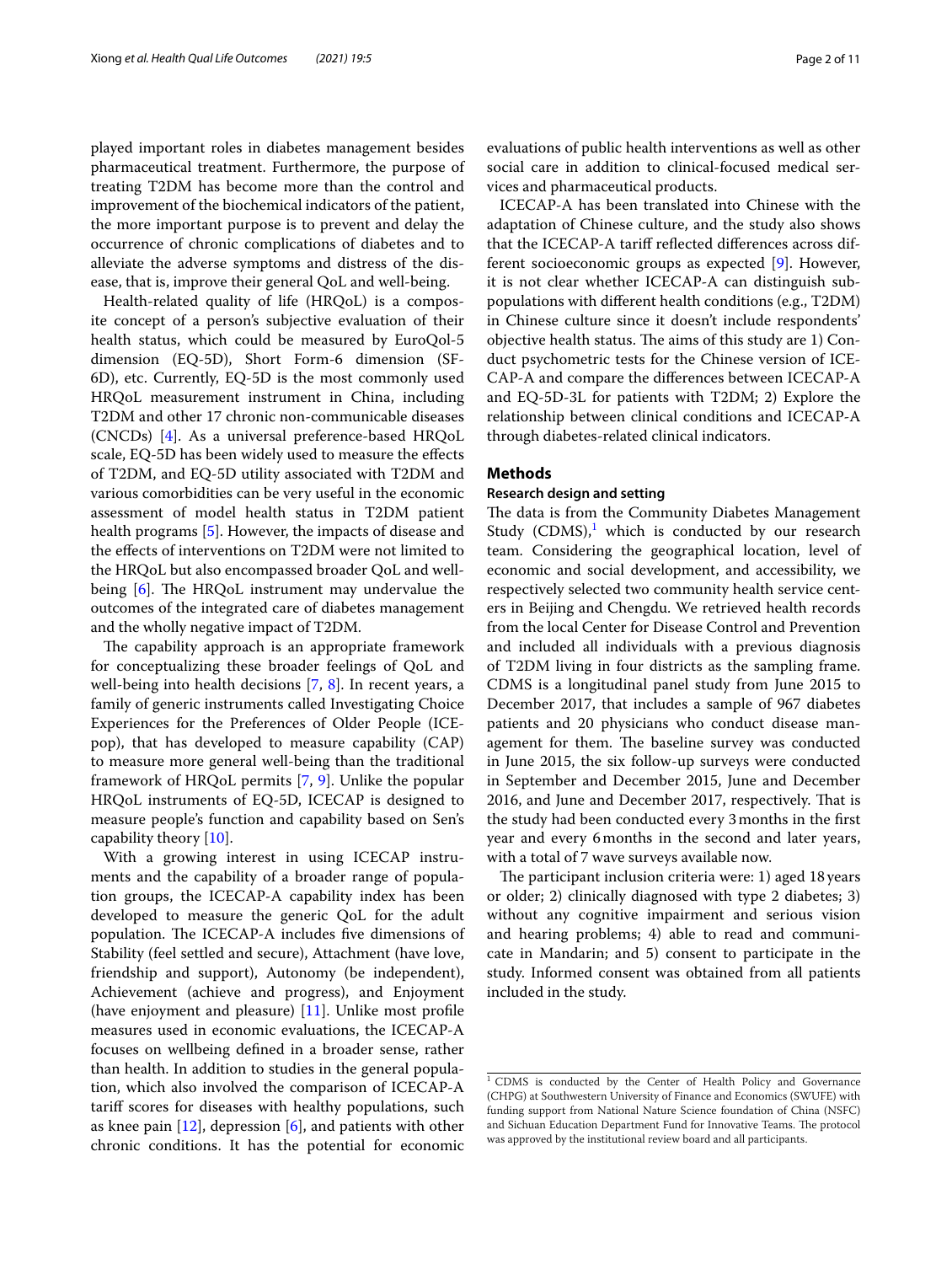The observation exclusion criteria were: 1) loss to follow-up; 2) missing most data in socio-demographic characteristics; 3) illogical data (i.e. age was less than the duration of diabetes); 4)  $HbA1c=0%$  or  $HbA1c>20%$ (195mmol/mol).

## **Data collection procedure and data sources**

A total of 967 patients were contacted during the survey, of whom 110 refused to be interviewed or were lost, and a further 365 were excluded from the sample based on data inclusion and screening criteria and missing values for key variables. Patients were invited to the community health service centers for face-to-face paper-and-pencil interviews at baseline and every wave follow-up. At every interview, patients received a medical examination including blood pressure. A fasting blood sample was collected to test the blood lipids, HbA1c level, and fasting blood glucose level. Each participant was also asked to complete a long-form questionnaire, which consisted of 1) socio-demographic characteristics such as age, gender, marital status, monthly income, education level, work status, and health insurance; 2) personal health information, including self-reported happiness, self-reported health status, other chronic diseases, and comorbidities; 3) QoL, which was measured by both the Chinese versions of ICECAP-A (ICECAP-A was frstly added in the 4th wave survey) and EQ-5D-3L.

The study adhered to the Declaration of Helsinki and ethics approval was obtained from the Institutional Review Board of the Fu Xing Hospital, Capital Medical University (Approval Number: 201FXHEC-KY). Written informed consent was obtained from each participant at the recruitment stage of the study.

The interviewers attended a one-day training session which included an introduction of the study, explanations for possible questions, and mock interviews. Throughout the data collection process, every flled questionnaire was checked by two other interviewers independently. A double-entry method was adopted to ensure the accuracy of data entry.

## **Instruments**

The ICECAP-A was developed as five dimensions (Stability, Attachment, Autonomy, Achievement, and Enjoyment), and each dimension contains four levels (ranging from no capability to full capability). In the study, the overall ICECAP-A tarif was calculated using the UK value set  $[13]$  $[13]$ , can be transformed into index scores that range from 0 to 1, higher score means more capability.

The EQ-5D-3L consists of five dimensions with threelevel options and EQ VAS (visual analogue scale). The five dimensions include Pain/Discomfort, Self-care, Usual Activities, Mobility and Anxiety/Depression. Scores for the fve dimensions, by applying EQ-5D-3L value sets. We used the EQ-5D-3L utility values set that was developed by Liu GG et al., based on the Chinese urban population  $[14]$  $[14]$  $[14]$ , can be transformed into index scores that range from −0.149 to 1, higher score means better QoL.

Individual attributes for the ICECAP-A questionnaire ranged from the full capability level (4) to the no capability level (1), whereas each dimension of the EQ-5D-3L questionnaire ranges from the highest level  $(1)$  to the lowest  $(3)$ . Therefore, the full capability status is (4,4,4,4,4) whilst the highest EQ-5D-3L status is (1,1,1,1,1). Because ICECAP-A and EQ-5D-3L did not exhibit the same ordinal direction for diferent dimensional levels, we transformed the EQ-5D-3L level values to facilitate comparison between the two scales, as a result, level (1) was reassigned as level (3) and level (3) was reassigned as level (1) in EQ-5D-3L, and the highest EQ-5D-3L status was (3,3,3,3,3).

## **Analysis**

The socio-demographic and clinic conditions characteristics and QoL of T2DM patients are summarized using descriptive statistics means and standard deviations (SDs) for continuous variables; frequencies and percentage for categorical variables. The patients' ICECAP-A tarif, EQ-5D-3L utility and EQ-VAS according to their characteristics are compared with each other.

Most evidence shows that ICECAP-A is reliable and valid [\[15](#page-10-9)[–18](#page-10-10)]. A recent study conducted by our research team shows that the Chinese version of ICECAP-A also has good internal consistency and concurrent validity based on the online general population  $[9]$  $[9]$ . The analysis of psychometric tests for ICECAP-A in Chinese T2DM patients was conducted as shown below based on the previous study [[9\]](#page-10-3).

## *Reliability test*

The reliability for the questionnaire as a system can be tested to check the reliability of the ICECAP-A where Cronbach's alpha, with a value of  $>0.70$  is considered acceptable.

#### *Validity test*

Explore factor analysis (EFA) was employed to determine whether the items of the ICECAP-A and the EQ-5D-3L could be reduced to the underlying constructs. According to the guidelines [[19\]](#page-10-11), there were three main steps in conducting the EFA. First, two tests were used to assess the suitability of EFA, including the Kaiser-Meyer-Olkin (KMO) Measure of Sampling Adequacy and the Bartlett test of sphericity. The KMO index ranges from  $0$  to  $1$ , with 0.50 considered suitable for factor analysis. The Bartlett's Test of Sphericity should be significant  $(p<0.05)$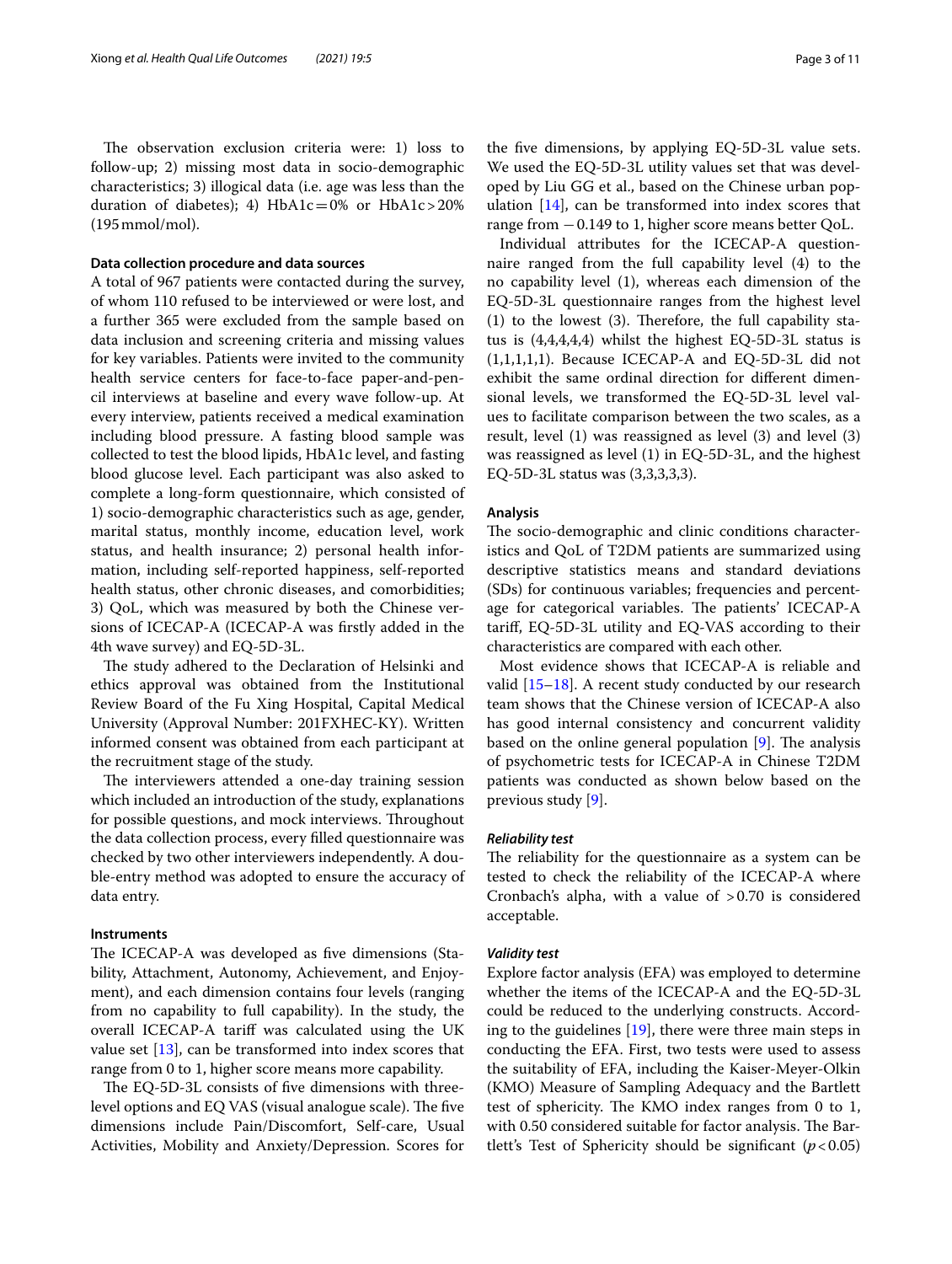for factor analysis to be suitable. Second, after the factors were extracted by principal components analysis (PCA), the cumulative percent of the variance and Kaiser's criteria (eigenvalue >1 rule) were considered for extracting the number of factors. Third, during the interpretation of the models, promax oblique rotation was applied to allow factors to be correlated [\[20\]](#page-10-12). Only the highest factor loading for each item was reported. To evaluate construct validity, we assessed the discriminant validity by calculating the Pearson's correlations between each item of the ICECAP-A and EQ-5D-3L separately. We conducted a Polychoric correlation analysis between the scores for the ICECAP-A, EQ-5D-3L, and EQ-VAS to assess the convergent validity. We employed Polychoric correlation analysis instead of Pearson correlation because the former is employed when the measurement of variables was based on an ordinal scale.

Refer to the previous literatures [[9,](#page-10-3) [21](#page-10-13), [22\]](#page-10-14), sociodemographic characteristics and clinic conditions were used to construct known-group analyses. The validity of identifed groups was evaluated by comparing the ICE-CAP-A tarif and EQ-5D-3L utility for subgroup with diferent socio-demographic characteristics and clinic conditions using Kruskal–Wallis tests.

Refer to previous literature valuing HRQoL in T2DM [[22\]](#page-10-14), a multivariate ordinary least squares regression model was employed to explore the determinants of QoL. Independent variables included in the regression model were socio-demographic characteristics and clinic conditions. We used robust standard errors to the problem of heteroscedasticity and provided a more accurate measure of the true standard error of a regression coefficient  $[23]$  $[23]$ .

The software for Windows, Stata version 15 (Stata Corp, College Station, TX, USA) is used for statistical analysis.

## **Results**

## **Descriptive analysis**

The socio-demographic characteristics and clinical condition of the participants are shown in Table [1](#page-4-0). In total, there were 492 participants (mean age 64.02 (Sd 9.57) years) included in our study, 60.6% (*n*=298) were female. In this study, almost 86.2% (*n*=424) of participants had a lower than college educational level. More than 90% of the participants were married. Regarding clinical condition, 82.7% (*n*=407) of participants had been diagnosed with other chronic diseases, and 70.3% (*n*=344) of participants did not report any complications.

The average ICECAP-A tariff in samples was 0.85. Male participants had an equal ICECAP-A tarif compared to female participants. Participants over 65 years old had the lowest ICECAP-A, EQ-5D-3L, and EQ-VAS scores compared to younger participants. Married participants and those with a higher level of education had a higher ICECAP-A, EQ-5D-3L, and EQ-VAS scores compared to those in other marital status and with lower education, respectively. Furthermore, based on the monthly income per capita, we found that high-income participants indicated the lowest ICECAP-A tarif compared with lowincome participants, but middle-income participants indicated the highest EQ-5D-3L score. Concerning clinical conditions, EQ-5D-3L and EQ-VAS scores in participants without complications or comorbidities were higher than those with complications. Moreover, participants with higher HbA1c reported a higher ICECAP-A tarif and lower EQ-5D-3L and EQ-VAS scores compared to those who had lower HbA1c.

The distribution of responses to the ICECAP-A instru-ment is presented in Table [2](#page-5-0). There were no more than 30% of the participants who reported full capability in the attributes of Stability and Attachment. Meanwhile, only 15.5%  $(n=76)$  of the participants could make achievements and progress in all aspects of their life. On the contrary, more participants had full capability performing completely independently (52.9%) and enjoyment (36.4%).

Diferent from the distribution of responses to the ICE-CAP-A instrument, more than 91% of the participants reported no problem in all the fve attributes in the EQ-5D-3L (Table [3\)](#page-5-1).

## **Reliability test**

Both the Cronbach's Alpha coefficients are more than 0.7, which suggests an appropriate level of reliability.

## **Validity test**

## *Exploratory factor analysis*

The factor load obtained after the promax rotation is shown in Table [4](#page-6-0). It can be found that the five dimensions of the ICECAP scale are mainly loaded on factor 2, and the fve dimensions of the EQ-5D-3L scale are mainly loaded on factor 1. The factor correlation is 0.258, meaning the promax rotation was an appropriate choice for the analysis. The results indicated that there is a different construct between the two scales, providing diferent meaning information in T2DM.

## *Convergent and discriminative validity*

Each item of the ICECAP-A and EQ-5D-3L in Chinese is independent as the correlation factor ranges from 0.063 to  $0.637$  (Table  $S1$  and Table  $S2$ ). The correlation between dimensions of the two scales was weak-to-moderate (poly-choric correlation range−0.335~0.561) (Table [5\)](#page-6-1). Specifcally, the Anxiety/depressed dimension has higher correlations with the four other dimensions except for Autonomy, where the correlation with Stability and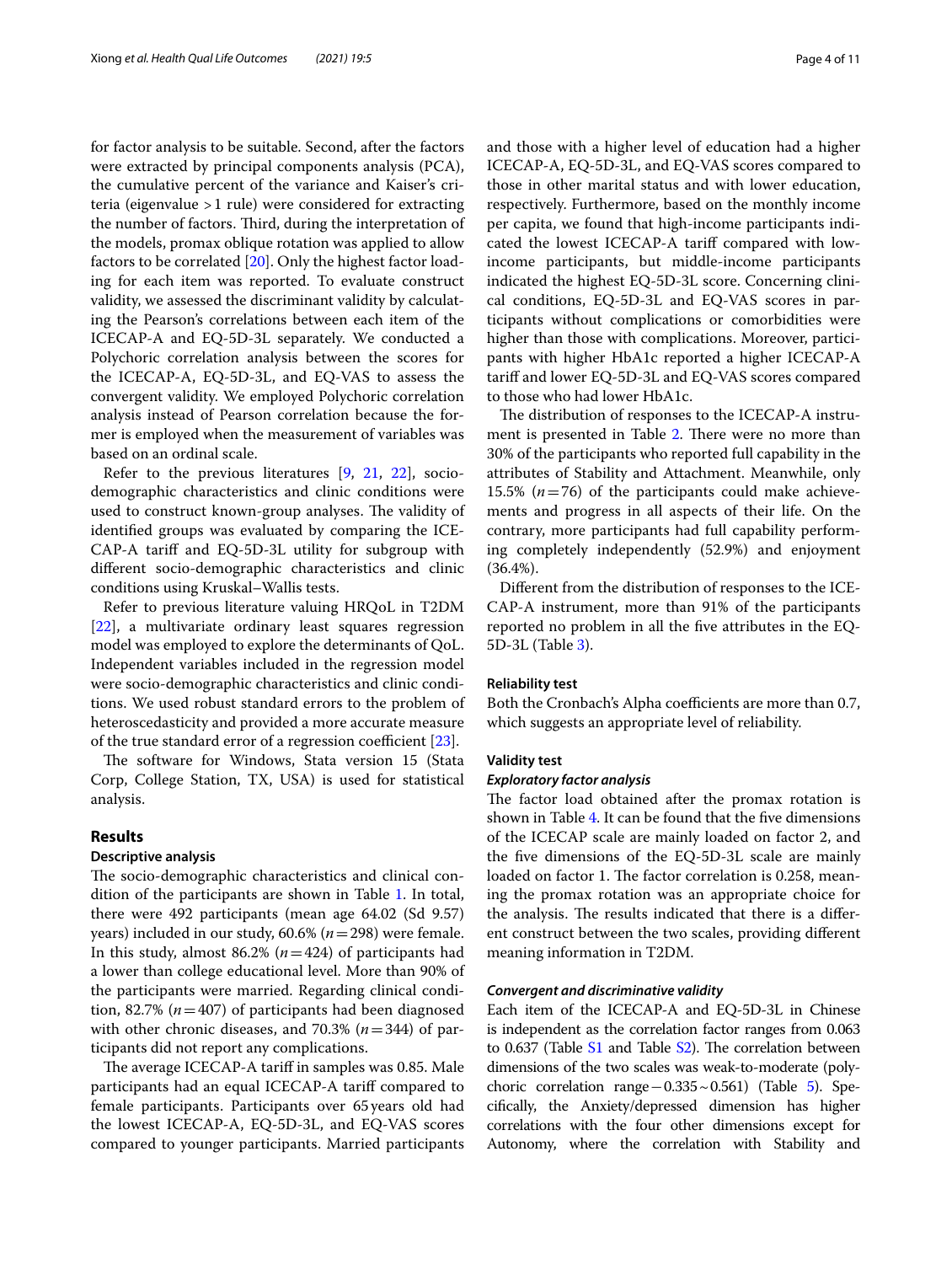## <span id="page-4-0"></span>**Table 1 Sample characteristics for the ICECAP-A and EQ-5D-3L scores and EQ-VAS by socio-demographic and clinic conditions groups of the sample**

|                                         |                | <b>ICECAP-A tariff</b> |      | EQ-5D-3L utility |      |      | EQ-VAS  |       |       |         |
|-----------------------------------------|----------------|------------------------|------|------------------|------|------|---------|-------|-------|---------|
|                                         | N              | Mean                   | Sd   | p-value          | Mean | Sd   | p-value | Mean  | Sd    | p-value |
| Gender                                  |                |                        |      | 0.725            |      |      | 0.154   |       |       | 0.036   |
| Male                                    | 194            | 0.85                   | 0.09 |                  | 0.95 | 0.06 |         | 82.98 | 10.59 |         |
| Female                                  | 298            | 0.85                   | 0.10 |                  | 0.93 | 0.08 |         | 80.74 | 10.89 |         |
| Age                                     |                |                        |      | 0.005            |      |      | 0.595   |       |       | < 0.001 |
| $<$ 35                                  | $\overline{2}$ | 0.94                   | 0.05 |                  | 0.96 | 0.00 |         | 92.50 | 3.54  |         |
| $35 - 44$                               | 14             | 0.89                   | 0.07 |                  | 0.94 | 0.07 |         | 85.00 | 9.58  |         |
| $45 - 54$                               | 64             | 0.87                   | 0.11 |                  | 0.95 | 0.05 |         | 85.17 | 7.92  |         |
| $55 - 64$                               | 140            | 0.85                   | 0.11 |                  | 0.94 | 0.07 |         | 81.64 | 13.66 |         |
| $\geq 65$                               | 272            | 0.84                   | 0.08 |                  | 0.93 | 0.08 |         | 80.51 | 9.59  |         |
| <b>Marital status</b>                   |                |                        |      | 0.017            |      |      | 0.007   |       |       | < 0.001 |
| Married                                 | 448            | 0.86                   | 0.09 |                  | 0.94 | 0.06 |         | 82.19 | 10.55 |         |
| Unmarried                               | 44             | 0.81                   | 0.12 |                  | 0.90 | 0.11 |         | 75.80 | 11.88 |         |
| Monthly income per capita               |                |                        |      | 0.197            |      |      | 0.694   |       |       | < 0.001 |
| $<$ ¥1000                               | 54             | 0.87                   | 0.12 |                  | 0.93 | 0.07 |         | 73.52 | 15.07 |         |
| ¥1001-¥2000                             | 57             | 0.86                   | 0.09 |                  | 0.92 | 0.12 |         | 78.75 | 11.87 |         |
| ¥2001-¥3000                             | 225            | 0.85                   | 0.08 |                  | 0.94 | 0.06 |         | 82.59 | 9.36  |         |
| ¥3001-¥4000                             | 120            | 0.85                   | 0.10 |                  | 0.95 | 0.05 |         | 83.78 | 8.68  |         |
| $>$ ¥4000                               | 36             | 0.83                   | 0.11 |                  | 0.93 | 0.11 |         | 85.03 | 10.29 |         |
| <b>Education</b>                        |                |                        |      | 0.667            |      |      | 0.223   |       |       | < 0.001 |
| Primary school or below                 | 122            | 0.85                   | 0.11 |                  | 0.92 | 0.09 |         | 75.73 | 13.03 |         |
| Middle school                           | 132            | 0.85                   | 0.09 |                  | 0.93 | 0.08 |         | 82.34 | 9.72  |         |
| High or profession school               | 170            | 0.85                   | 0.09 |                  | 0.94 | 0.06 |         | 83.36 | 9.59  |         |
| College or above                        | 68             | 0.86                   | 0.09 |                  | 0.96 | 0.02 |         | 86.47 | 6.11  |         |
| <b>Work status</b>                      |                |                        |      | 0.021            |      |      | 0.756   |       |       | < 0.001 |
| Other work status                       | 99             | 0.86                   | 0.08 |                  | 0.94 | 0.07 |         | 84.96 | 6.37  |         |
| Working                                 | 63             | 0.89                   | 0.07 |                  | 0.94 | 0.06 |         | 86.25 | 7.83  |         |
| Leisure                                 | 330            | 0.84                   | 0.10 |                  | 0.94 | 0.07 |         | 79.74 | 11.82 |         |
| <b>Health insurance</b>                 |                |                        |      | 0.004            |      |      | 0.645   |       |       | < 0.001 |
| Government medical insurance            | 3              | 0.87                   | 0.01 |                  | 0.96 | 0.00 |         | 73.33 | 15.28 |         |
| Urban resident medical insurance        | 17             | 0.79                   | 0.16 |                  | 0.95 | 0.05 |         | 81.35 | 6.10  |         |
| Urban employee medical insurance        | 359            | 0.85                   | 0.08 |                  | 0.94 | 0.07 |         | 83.83 | 8.93  |         |
| New cooperative medical insurance       | 111            | 0.88                   | 0.11 |                  | 0.93 | 0.08 |         | 74.74 | 13.67 |         |
| No insurance                            | $\overline{2}$ | 0.89                   | 0.07 |                  | 0.96 | 0.00 |         | 85.00 | 0.00  |         |
| Income source                           |                |                        |      | < 0.001          |      |      | 0.585   |       |       | 0.261   |
| Salary                                  | 311            | 0.85                   | 0.09 |                  | 0.94 | 0.06 |         | 82.49 | 9.35  |         |
| Agriculture production or business      | 21             | 0.88                   | 0.08 |                  | 0.95 | 0.04 |         | 77.05 | 11.36 |         |
| Other source                            | 127            | 0.83                   | 0.10 |                  | 0.93 | 0.10 |         | 80.40 | 13.31 |         |
| Unkown                                  | 33             | 0.92                   | 0.10 |                  | 0.93 | 0.06 |         | 80.91 | 12.08 |         |
| <b>Self-reported happiness</b>          |                |                        |      | 0.012            |      |      | 0.022   |       |       | 0.001   |
| Very happy                              | 423            | 0.85                   | 0.09 |                  | 0.94 | 0.06 |         | 82.00 | 11.04 |         |
| Fairly happy                            | 66             | 0.85                   | 0.09 |                  | 0.92 | 0.11 |         | 80.17 | 8.25  |         |
| fairly unhappy                          | $\overline{3}$ | 0.55                   | 0.08 |                  | 0.81 | 0.05 |         | 60.00 | 0.00  |         |
| Self-reported health status             |                |                        |      | 0.013            |      |      | 0.002   |       |       | < 0.001 |
| Good health                             | 314            | 0.86                   | 0.09 |                  | 0.95 | 0.06 |         | 84.37 | 9.50  |         |
| Fair health                             | 165            | 0.85                   | 0.09 |                  | 0.92 | 0.08 |         | 77.86 | 10.12 |         |
| Poor health                             | 12             | 0.74                   | 0.15 |                  | 0.87 | 0.14 |         | 62.42 | 16.98 |         |
| <b>Number of Other Chronic diseases</b> |                |                        |      | 0.248            |      |      | 0.051   |       |       | < 0.001 |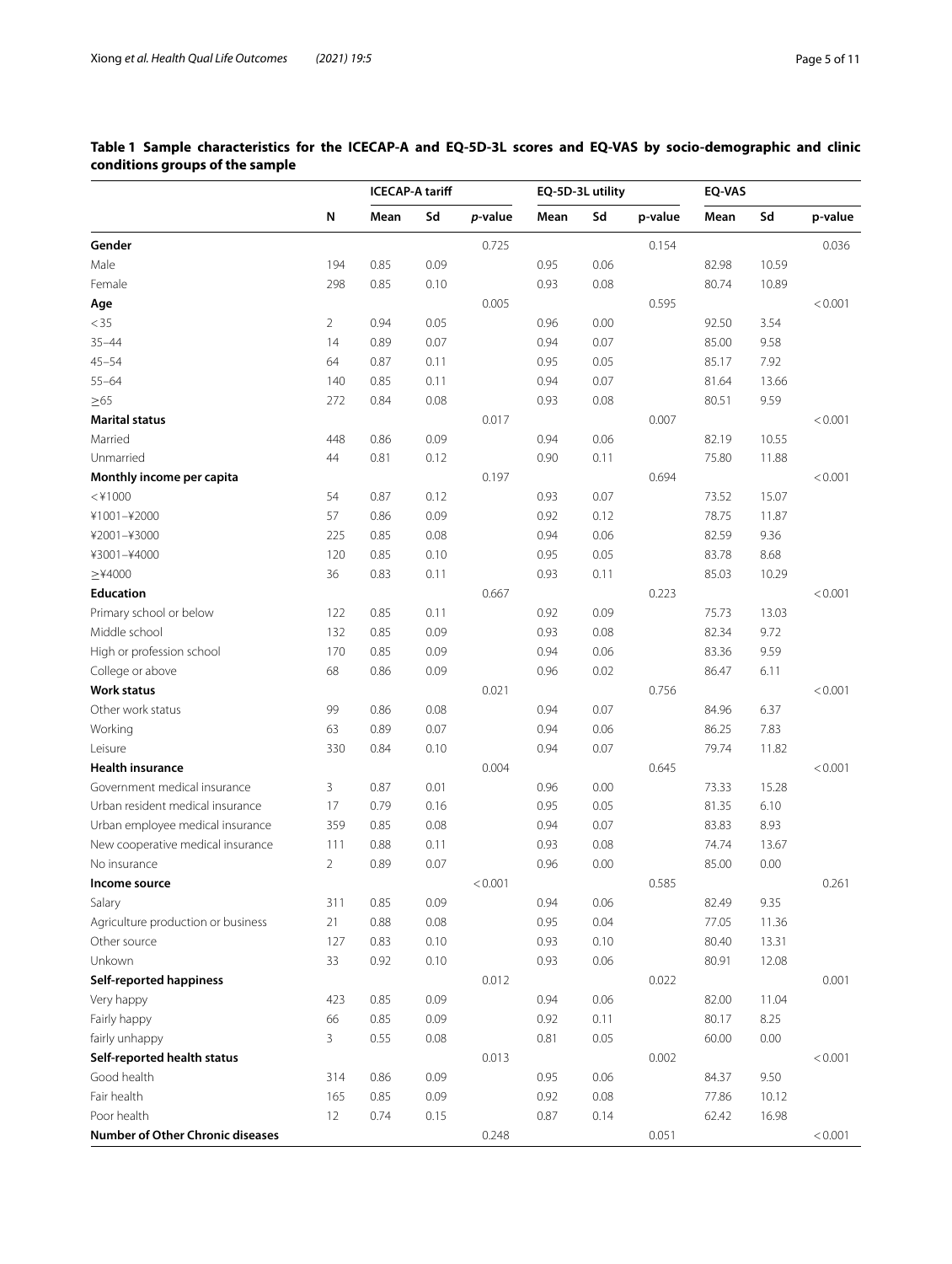## **Table 1 (continued)**

|                                      |     | <b>ICECAP-A tariff</b> |      |         | EQ-5D-3L utility |      |         | EQ-VAS |       |         |
|--------------------------------------|-----|------------------------|------|---------|------------------|------|---------|--------|-------|---------|
|                                      | N   | Mean                   | Sd   | p-value | Mean             | Sd   | p-value | Mean   | Sd    | p-value |
| None                                 | 85  | 0.86                   | 0.07 |         | 0.94             | 0.07 |         | 85.42  | 6.18  |         |
|                                      | 222 | 0.86                   | 0.09 |         | 0.95             | 0.06 |         | 83.19  | 9.95  |         |
| 2 or above                           | 185 | 0.84                   | 0.11 |         | 0.93             | 0.08 |         | 78.02  | 12.36 |         |
| <b>Number of Complications</b>       |     |                        |      | 0.631   |                  |      | < 0.001 |        |       | < 0.001 |
| None                                 | 344 | 0.85                   | 0.09 |         | 0.95             | 0.06 |         | 83.42  | 8.66  |         |
|                                      | 104 | 0.84                   | 0.10 |         | 0.93             | 0.08 |         | 77.88  | 15.00 |         |
| 2 or above                           | 41  | 0.85                   | 0.08 |         | 0.89             | 0.1  |         | 76.20  | 10.64 |         |
| <b>Fasting Blood Glucose</b>         |     |                        |      | 0.184   |                  |      | 0.401   |        |       | 0.001   |
| $< 6.1$ mmol/L                       | 256 | 0.85                   | 0.08 |         | 0.94             | 0.06 |         | 83.78  | 7.85  |         |
| $6.1 \sim 7.0$ mmol/L                | 87  | 0.85                   | 0.11 |         | 0.94             | 0.06 |         | 83.81  | 7.74  |         |
| $\geq$ 7.0 mmol/L                    | 133 | 0.86                   | 0.11 |         | 0.93             | 0.09 |         | 77.83  | 14.38 |         |
| Two hours Postprandial Blood Glucose |     |                        |      | 0.477   |                  |      | 0.550   |        |       | 0.002   |
| $<$ 7.8 mmol/L                       | 88  | 0.84                   | 0.10 |         | 0.94             | 0.05 |         | 83.76  | 8.75  |         |
| $7.8 \sim 11.1$ mmol/L               | 270 | 0.85                   | 0.09 |         | 0.94             | 0.07 |         | 83.24  | 8.08  |         |
| $\geq$ 11.1 mmol/L                   | 88  | 0.86                   | 0.10 |         | 0.93             | 0.09 |         | 77.18  | 15.26 |         |
| HbA1c                                |     |                        |      | 0.020   |                  |      | 0.248   |        |       | 0.010   |
| $< 6.5\%$                            | 328 | 0.84                   | 0.09 |         | 0.94             | 0.06 |         | 83.12  | 8.74  |         |
| $\geq 6.5\%$                         | 141 | 0.87                   | 0.09 |         | 0.93             | 0.09 |         | 79.21  | 13.54 |         |
| Overall sample                       |     | 0.85                   | 0.10 |         | 0.94             | 0.07 |         | 81.62  | 10.82 |         |

ICECAP-A ICEpop CAPability measure for adults, EQ-5D-3L EuroQoL Three-Dimension, Sd standard deviation

There are 1, 3, 16, 42, 23 missing data which in the categories of self-reported happiness, number of complications, fasting blood glucose, two hours postprandial blood glucose, HbA1c, respectively

Monthly income per capita is classifed into three levels: low-income (less than CNY 2000), middle-income (between CNY 2001 and CNY 4000), and high-income (more than CNY 4000)

## <span id="page-5-0"></span>**Table 2 Response to ICECAP-A questionnaire**

| <b>Attributes</b>  | Level 4 |      | Level 3 |      | Level 2 |      | Level 1 |     |
|--------------------|---------|------|---------|------|---------|------|---------|-----|
|                    | n       | (%)  | n       | (%)  | n       | (%)  | n       | (%) |
| <b>Stability</b>   | 138     | 28.1 | 334     | 67.9 | 20      | 4.1  |         | 0.0 |
| Attachment         | 120     | 24.4 | 317     | 64.4 | 55      | 11.2 | 0       | 0.0 |
| Autonomy           | 260     | 52.9 | 167     | 33.9 | 65      | 13.2 | 0       | 0.0 |
| <b>Achievement</b> | 76      | 15.5 | 275     | 55.9 | 139     | 28.3 |         | 0.4 |
| Enjoyment          | 179     | 36.4 | 299     | 60.8 | 14      | 2.9  |         | 0.0 |

Each of dimension in ICECAP-A can take one of four levels ranging from full capability to no capability, where level 4 represents full capability and level 1 represents no capability

## <span id="page-5-1"></span>**Table 3 Response to EQ-5D-3L questionnaire**

| <b>Attributes</b> | Level 3 |      | Level 2        |     | Level 1 |     |
|-------------------|---------|------|----------------|-----|---------|-----|
|                   | n       | (%)  | n              | (%) | n       | (%) |
| <b>Mobility</b>   | 457     | 92.9 | 34             | 6.9 |         | 0.2 |
| Self-care         | 480     | 97.6 | 12             | 2.4 |         | 0.0 |
| Usual activities  | 471     | 95.7 | 20             | 4.1 |         | 0.2 |
| Pain/discomfort   | 452     | 91.9 | 39             | 7.9 |         | 0.2 |
| Anxiety/depressed | 481     | 97.8 | $\overline{1}$ | 2.2 |         | 0.0 |

Each of dimension in EQ-5D-3L can take one of three levels ranging from no problem to severe problem/ unable to, where level 3 represents no problems and level 1 represents severe problem/ unable to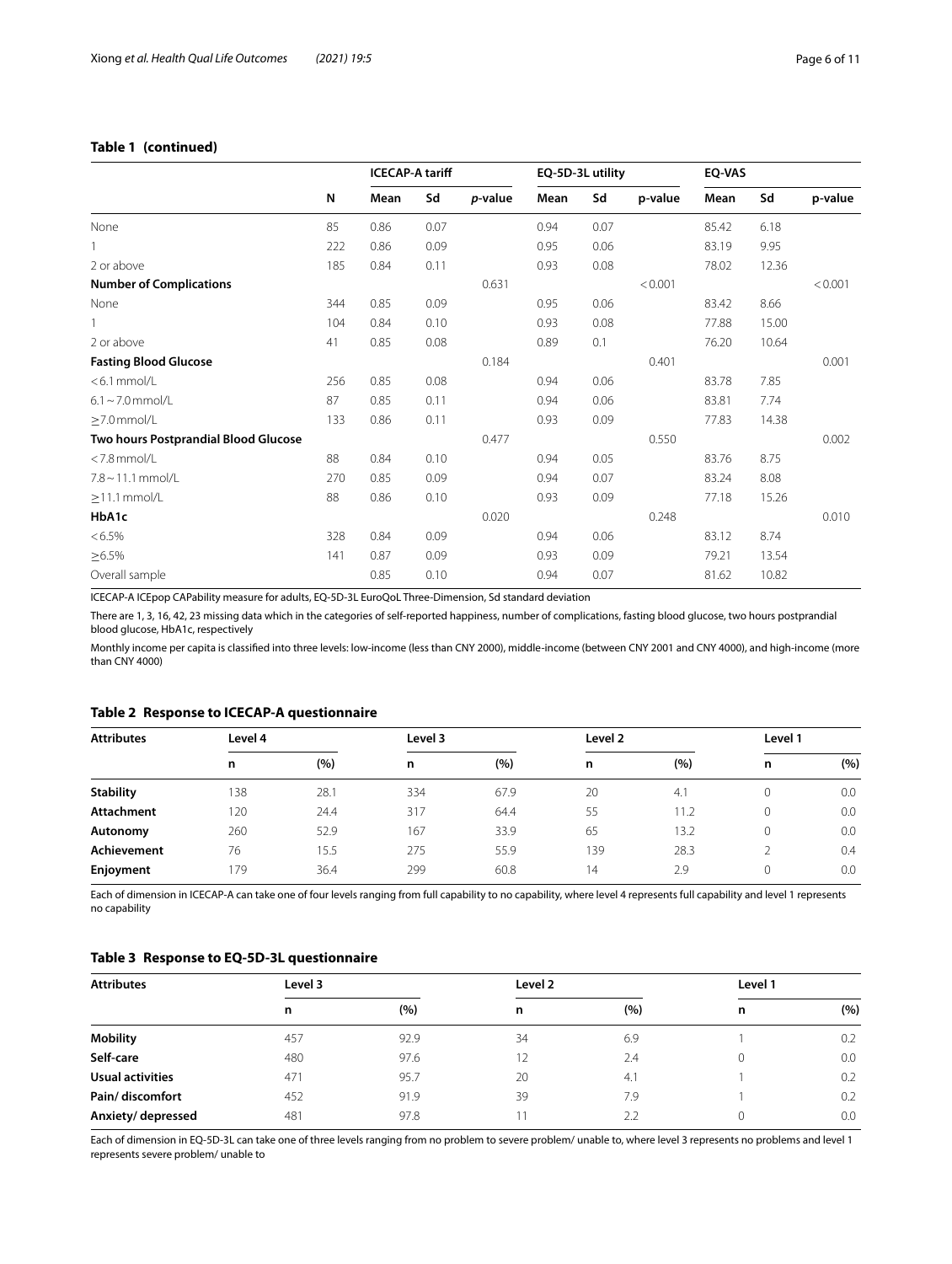<span id="page-6-0"></span>

| <b>Table 4 Exploratory</b> | factor | analysis | comparing |
|----------------------------|--------|----------|-----------|
| the ICECAP-A and EQ-5D-3L  |        |          |           |

|                       | Rotated promax  |                 |
|-----------------------|-----------------|-----------------|
|                       | <b>Factor 1</b> | <b>Factor 2</b> |
| <b>ICECAP-A</b>       |                 |                 |
| Stability             |                 | 0.347           |
| Attachment            |                 | 0.099           |
| Autonomy              |                 | 0.208           |
| Achievement           |                 | 0.224           |
| Enjoyment             |                 | 0.279           |
| EQ-5D-3L              |                 |                 |
| Mobility              | 0.189           |                 |
| Self-care             | 0.225           |                 |
| Usual activities      | 0.428           |                 |
| Pain/ discomfort      | 0.117           |                 |
| Anxiety/depressed     | 0.192           |                 |
| Factor correlation(s) | 0.258           |                 |

Loadings of < | 0.09| are dropped from the table to allow easy interpretation of results

Enjoyment exceeds 0.5. Autonomy has higher correlations with Mobility, Self-care, and Usual activities than the other ICECAP-A dimensions, where the correlation with Self-care and Usual activities exceeds 0.5. We found the weak correlations of ICECAP-A items with EQ-5D-3L utility, and EQ-VAS score (polychoric correlation range−0.214~0.367). Weak correlations of ICECAP-A tarif were also observed with the EQ-5D-3L utility, EQ-VAS score (polychoric correlation of 0.116 and 0.218, respectively).

## *Identifed groups' validity*

As shown in Table [1](#page-4-0), the Kruskal Wallis test showed that the diferences in the overall distribution of QoL among seven categories of the sample (e.g., age, marital status, work status, category of health insurance and level of HbA1c) were statistically signifcant (*P*<0.05) for the ICECAP-A measure, and diferences in the overall distribution of HRQoL among four categories of the sample (e.g., marital status, number of complications) statistically significant ( $P < 0.05$ ) for the EQ-5D-3L measure.

## *Regression analysis*

Several sociodemographic characteristics of the participants were shown to signifcantly infuence the ICECAP-A tarif and EQ-VAS in the multiple regression analysis (Table [6\)](#page-7-0), mostly in line with the results of the univari-ate analysis presented above in Table [1](#page-4-0). The older participants had lower EQ-5D utility and EQ-VAS scores. But higher education contributed to a signifcantly better capability for the participants in our study. The variables about clinical conditions were almost shown to not signifcantly infuence the ICECAP-A tarif except for self-reported happiness and self-reported health status. Not surprisingly, participants with better selfreported happiness and self-reported health status had a higher ICECAP-A tariff. The  $R^2$  statistics indicate that the demographics and health conditions accounted for approximately a ffth of the variance in QoL index scores (ICECAP-A = 22.4% and EQ-5D-3L = 13.7%).

## **Discussion**

The Cronbach's alpha coefficient was 0.72 for the ICECAP-A in this study, which was lower than the previous results in the Chinese general population (0.80) [\[9\]](#page-10-3), German T2DM patients (0.83), and English T2DM patients (0.86) [[17](#page-10-16)]. However, a value of Cronbach's alpha coefficient >  $0.7$  is acceptable to test the internal consistency of an instrument.

Overall, the dimensions of the two scales were weakly to moderately correlated  $(0.2~0.6)$ , which is consistent with the general population  $[9, 18]$  $[9, 18]$  $[9, 18]$  $[9, 18]$  and women with irritative lower urinary tract symptoms [\[16](#page-10-17)]. However, in signifcant contrast to these studies, we also observed weak negative correlations among ICECAP-A, EQ-5D-3L, and EQ-VAS. The possible reasons are as follows: Among the fve dimensions of EQ-5D-3L, Mobility, Selfcare, Physical activities, and Pain/discomfort are more related to physical health, and among these dimensions,

<span id="page-6-1"></span>Table 5 Polychoric correlation coefficient between ICECAP-A and EQ-5D-3L

| <b>ICECAP-A</b> | EO-5D-3L        |           | EO-5D-3L utility | <b>EQ-VAS</b>   |                       |          |          |
|-----------------|-----------------|-----------|------------------|-----------------|-----------------------|----------|----------|
|                 | <b>Mobility</b> | Self-care | Usual activities | Pain/discomfort | Anxiety/<br>depressed |          |          |
| Stability       | 0.266           | 0.454     | 0.243            | $-0.018$        | 0.545                 | 0.149    | $-0.022$ |
| Attachment      | 0.052           | 0.043     | 0.038            | $-0.335$        | 0.109                 | $-0.046$ | 0.367    |
| Autonomy        | 0.435           | 0.561     | 0.514            | $-0.128$        | 0.093                 | 0.172    | $-0.214$ |
| Achievement     | 0.133           | 0.210     | 0.209            | 0.200           | 0.299                 | 0.135    | 0.051    |
| Enjoyment       | 0.379           | 0.316     | 0.335            | $-0.046$        | 0.538                 | 0.171    | 0.159    |
| ICFCAP-A tariff | 0.163           | 0.207     | 0.209            | $-0.031$        | 0.202                 | 0.116    | 0.218    |
|                 |                 |           |                  |                 |                       |          |          |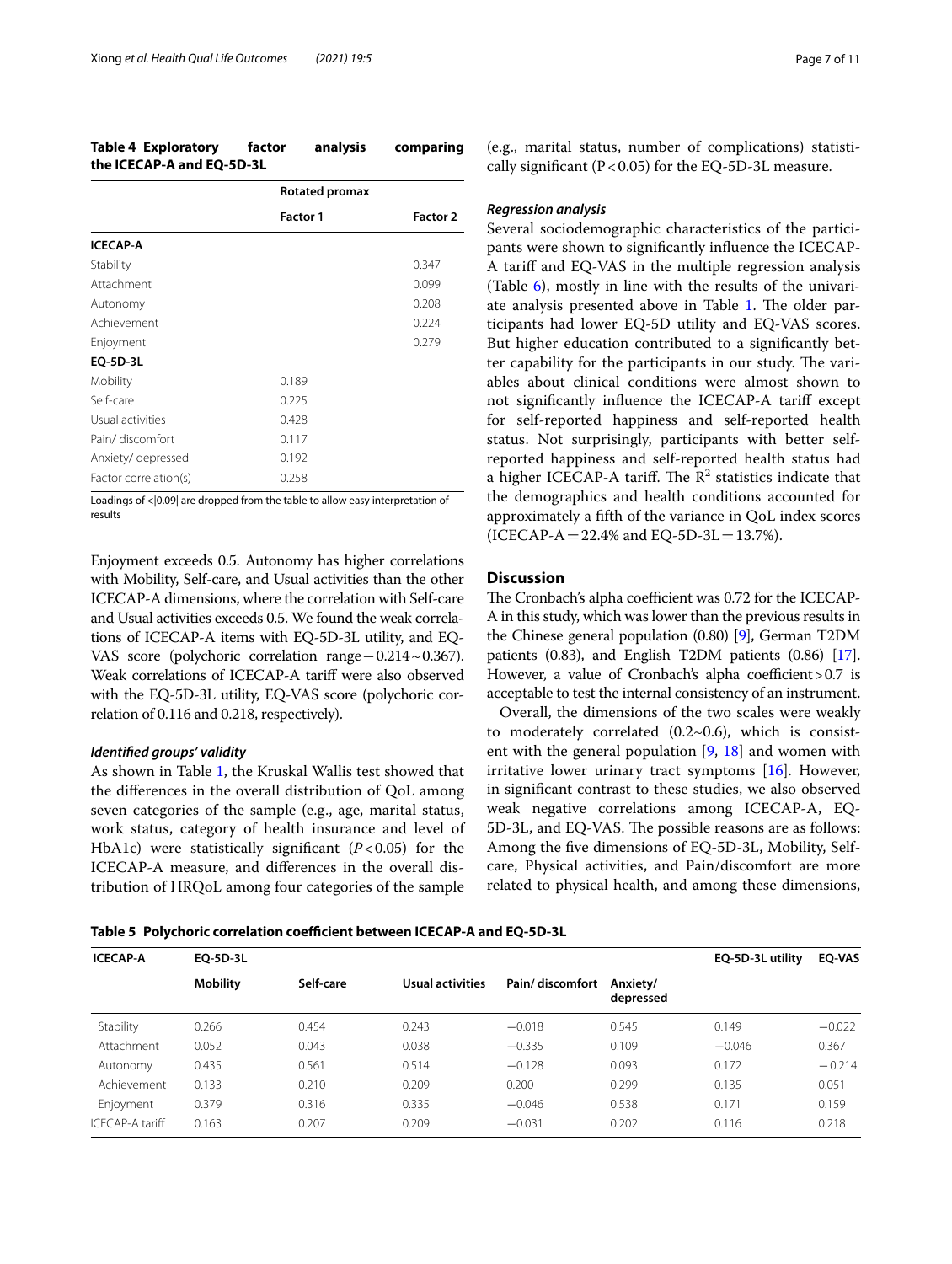## <span id="page-7-0"></span>**Table 6 Ordinary least squares regression results of ICECAP-A and EQ-5D-3L on socio-demographic characteristics and clinic conditions**

| <b>Variables</b>                                                         | <b>ICECAP-A</b>       |       | EQ-5D-3L              |       | EQ-VAS                  |       |
|--------------------------------------------------------------------------|-----------------------|-------|-----------------------|-------|-------------------------|-------|
|                                                                          | Coef.                 | S.E.  | Coef.                 | S.E.  | Coef.                   | S.E.  |
| Pannel A: Socio-demographic characteristics                              |                       |       |                       |       |                         |       |
| Gender (reference = Male)                                                |                       |       |                       |       |                         |       |
| Female                                                                   | 0.003                 | 0.009 | $-0.005$              | 0.007 | 1.225                   | 0.886 |
| Age                                                                      | $-0.001$              | 0.001 | $-0.001$ **           | 0.000 | $-0.131$ <sup>**</sup>  | 0.051 |
| Marital Status (reference = Married)                                     |                       |       |                       |       |                         |       |
| Other marital status                                                     | 0.003                 | 0.016 | $-0.016$              | 0.019 | 0.414                   | 1.567 |
| Monthly income per capita (reference $=$ < $\angle$ 1000)                |                       |       |                       |       |                         |       |
| ¥1001-¥2000                                                              | $0.050$ <sup>**</sup> | 0.024 | $-0.023$              | 0.020 | $7.515***$              | 3.122 |
| ¥2001-¥3000                                                              | 0.025                 | 0.027 | 0.006                 | 0.020 | 8.746                   | 3.416 |
| ¥3001-¥4000                                                              | 0.015                 | 0.028 | 0.003                 | 0.020 | 8.837**                 | 3.602 |
| >¥4000                                                                   | $-0.013$              | 0.031 | $-0.019$              | 0.027 | 8.805**                 | 3.732 |
| Education (referent = Primary school or below)                           |                       |       |                       |       |                         |       |
| Middle School                                                            | $0.032***$            | 0.016 | 0.009                 | 0.015 | 1.798                   | 1.491 |
| High or profession school                                                | $0.035***$            | 0.016 | 0.009                 | 0.016 | 1.349                   | 1.629 |
| College and above                                                        | $0.052$ <sup>**</sup> | 0.019 | 0.021                 | 0.018 | $3.660$ <sup>**</sup>   | 1.692 |
| Working status (reference = Working)                                     |                       |       |                       |       |                         |       |
| Leisure                                                                  | $-0.002$              | 0.015 | $-0.02*$              | 0.012 | $-0.273$                | 1.288 |
| Other status                                                             | $-0.035$ **           | 0.012 | 0.002                 | 0.010 | $-1.720$                | 1.096 |
| Health insurance (referent = No insurance)                               |                       |       |                       |       |                         |       |
| Government medical insurance                                             | $-0.025$              | 0.055 | $-0.028$              | 0.049 | $-1.982$                | 4.821 |
| Urban employee medicalinsurance                                          | $-0.029$              | 0.032 | $-0.031$              | 0.035 | 2.576                   | 2.056 |
| Urban resident medical insurance                                         | $-0.091$              | 0.050 | $-0.014$              | 0.035 | $-0.567$                | 2.570 |
| New cooperative medical insurance                                        | 0.024                 | 0.039 | $-0.012$              | 0.041 | $-1.985$                | 3.506 |
| Income source (referent = Salary)                                        |                       |       |                       |       |                         |       |
| Agriculture production or business                                       | $-0.069$ **           | 0.026 | $-0.012$              | 0.019 | $-12.583$ <sup>**</sup> | 3.597 |
| Other income source                                                      | $-0.113$ **           | 0.029 | $-0.002$              | 0.023 | $-12.489$ <sup>**</sup> | 3.717 |
|                                                                          | $-0.113$ **           |       |                       |       | $-10.919$ **            | 3.445 |
| Unknown<br><b>Pannel B: Clinic conditions</b>                            |                       | 0.025 | $-0.027$              | 0.018 |                         |       |
|                                                                          |                       |       |                       |       |                         |       |
| Self-reported happiness(referent = Fairly unhappy)                       | $0.404***$            |       |                       |       |                         |       |
| Fairly happy                                                             |                       | 0.034 | $0.071***$            | 0.036 | 21.296                  | 3.163 |
| Very happy                                                               | $0.400$ <sup>**</sup> | 0.033 | $0.076$ <sup>**</sup> | 0.032 | 20.796                  | 3.100 |
| Self-reported health status(referent = Poor health)                      | $0.086$ **            |       |                       |       |                         |       |
| Fair health                                                              |                       | 0.044 | 0.007                 | 0.049 | $8.977$ **              | 5.032 |
| Good health                                                              | $0.093***$            | 0.044 | 0.024                 | 0.048 | $13.261$ <sup>**</sup>  | 4.963 |
| Number of other chronic diseases (reference = No other chronic diseases) |                       |       |                       |       |                         |       |
| One                                                                      | 0.011                 | 0.011 | 0.014                 | 0.010 | $-0.875$                | 0.916 |
| Two or above                                                             | $-0.013$              | 0.013 | $-0.001$              | 0.009 | $-2.366$                | 1.112 |
| Number of complications (reference = No complication)                    |                       |       |                       |       |                         |       |
| One                                                                      | $-0.006$              | 0.012 | 0.004                 | 0.008 | $-1.851$ <sup>*</sup>   | 1.797 |
| Two or above                                                             | 0.017                 | 0.019 | $-0.022$              | 0.018 | $-2.375$                | 1.920 |
| FPG (referent = $6.1 - 7.0$ mmol/L)                                      |                       |       |                       |       |                         |       |
| $< 6.1$ mmol/L                                                           | $-0.002$              | 0.016 | $-0.005$              | 0.012 | $-4.403$ **             | 1.442 |
| 6.1-7.0 mmol/L                                                           | 0.003                 | 0.013 | 0.005                 | 0.007 | $-0.787$                | 0.953 |
| PG2H (referent = < 7.8 mmol/L)                                           |                       |       |                       |       |                         |       |
| $7.8 \sim 11.1$ mmol/L                                                   | $-0.002$              | 0.013 | $-0.008$              | 0.012 | $-2.349$                | 1.708 |
| $\geq 11.1$ mmol/L                                                       | $-0.010$              | 0.011 | $-0.003$              | 0.007 | 0.162                   | 0.918 |
| $HbA1c(referent = < 6.5%)$                                               |                       |       |                       |       |                         |       |
| $\geq 6.5\%$                                                             | $0.018*$              | 0.011 | $-0.006$              | 0.011 | 1.001                   | 1.117 |
| $R^2$                                                                    | 0.224                 |       | 0.137                 |       | 0.367                   |       |
| N                                                                        | 426                   |       | 426                   |       | 423                     |       |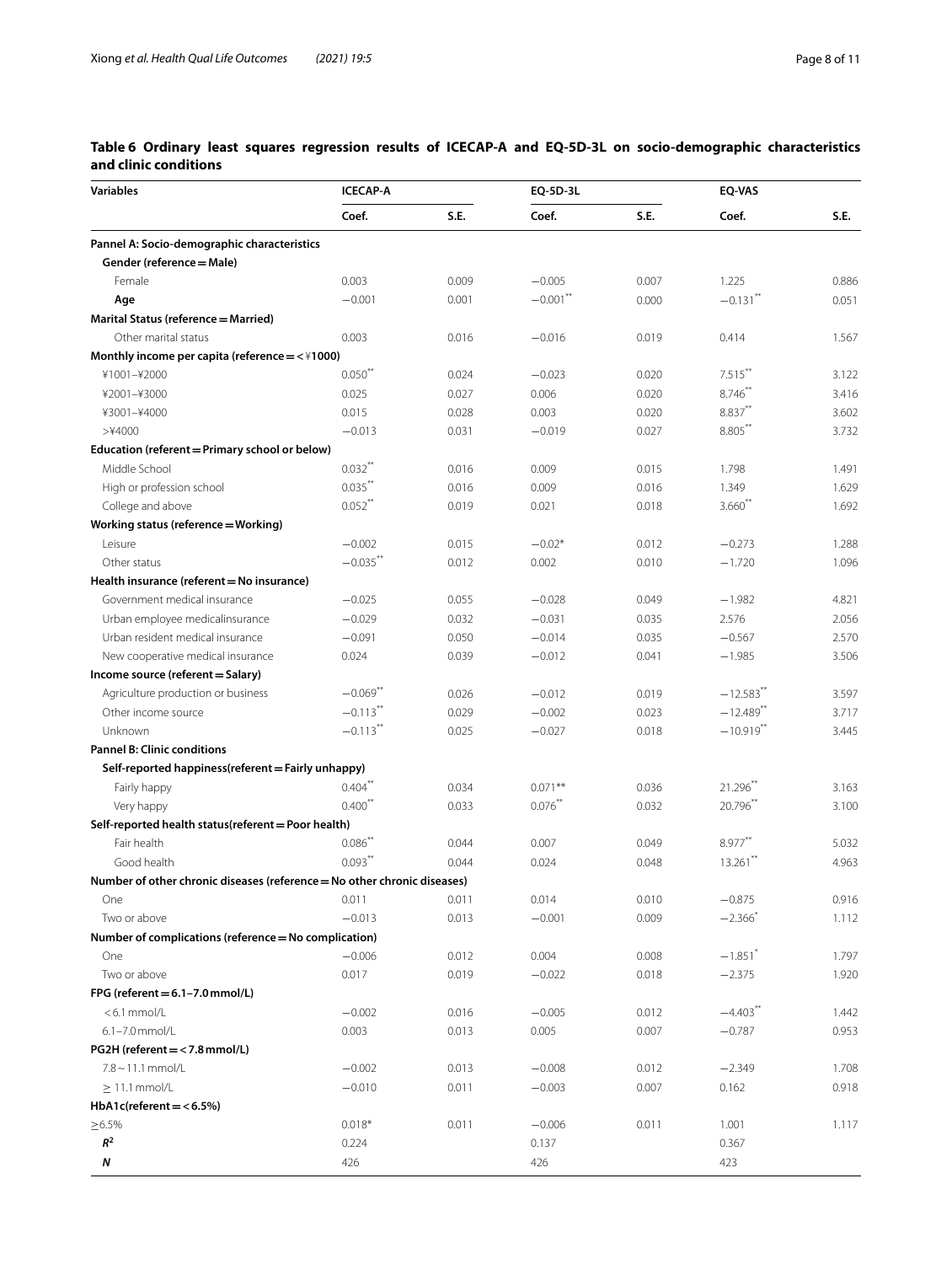#### **Table 6 (continued)**

Coef. coefficient, S.E. standard error

\*signifcant at the 10% level; \*\*signifcant at the 5% level

the Chinese population perceives that the three dimensions of Mobility, Self-care, and Physical activities had a signifcantly greater impact on health-related quality of life than the Pain/discomfort dimension [[24\]](#page-10-18), the problems appearing in the dimensions of Mobility, Self-care, and Usual activities will not only afect patient's QoL, but will also signifcantly afect that family members engage in a multitude of essential activities for patients. Whereas more than 80% of the respondents in this study were over 55years old and 55% were older than 65years, in China, most older people live with their children, and when they experience mild discomfort such as Pain/discomfort, their families and children can give them more emotional and psychological family supports, therefore, these respondents may experience higher capability on the dimensions of Stability, Attachment, Autonomy, and Enjoyment. It was also observed in the study that the Pain/discomfort dimension was positively correlated with the Achievement dimension, which was closely related to respondents' capability. The correlation coeffcients of ICECAP-A with EQ-5D-3L and EQ-VAS were lower than those in knee pain [\[12](#page-10-6)] and irritative lower urinary tract symptoms  $[16]$  $[16]$ , but consistent with these studies, ICECAP-A was weakly correlated with EQ-5D-3L than with EQ-VAS [[25\]](#page-10-19).

In terms of discriminative validity, there were statistically signifcant associations between measured capability and age, marital status, work status, insurance, income source, and HbA1c, while there were only signifcant associations between measured HRQoL and marital status and number of complications, but both the two instruments were signifcant associations with selfreported health status and self-reported happiness. However, based on the results in regression, the independent variables with statistically significant coefficients in ICE-CAP-A were similar to EQ-VAS.

In terms of construct validity, although the Anxiety/ depressed dimension had the highest correlation with the four dimensions in the ICECAP-A, the Anxiety/ depressed dimension was still loaded with factor 1 with the other four dimensions of the EQ-5D-3L in the factor analysis, which was diferent with the general population [[9,](#page-10-3) [18\]](#page-10-10) and patients with knee pain  $[12]$  $[12]$ , where the Anxiety/depressed dimension was loaded with another factor with the fve dimensions of the ICECAP-A.

Across the fve dimensions in ICECAP-A, the T2DM patients had the least number of people at the full capability level in the Achievement dimension and the most

number of people at the full capability level in the Autonomy dimension, consistent with the results of the Chinese general population [[9\]](#page-10-3). However, although elder participants with disease, this study showed that means values of the Chinese T2DM patients for the ICECAP-A, EQ-5D-3L, and EQ-VAS were higher than those in the Chinese general population  $[9]$  $[9]$ . The higher values of our study might be explained by the population's adaptation to disease and age  $[17, 26-29]$  $[17, 26-29]$  $[17, 26-29]$  $[17, 26-29]$  $[17, 26-29]$ . In terms of the effect of disease, the lower score might be due to disease, but on the other hand, the score may not be signifcantly lower or higher due to the population's adaptation to disease; in terms of the efect of age, some studies show a positive or negative efect on the score with increasing age, with the reasons that the increased impact of disease with age, especially in the elderly population, and the increased adaptability of the population with age [\[17](#page-10-16), [30](#page-10-22)].

This study has a few limitations that are worthy of discussion:

First, in the Community Diabetes Management Study (CDMS), ICECAP-A was added in the 4th to the last wave survey (six months interval was set in the adjacent surveys) to evaluate the impact of health management conducted by physicians on Chinese T2DM patients. Therefore, the data is inadequate to conduct the testretest reliability analysis because of the long follow-up time interval and the interventions carried out in the study. In addition, adaptation and assessments of the Chinese version of the ICECAP-A was frst conducted in 2016  $[9]$  $[9]$ ; however, the test-retest reliability analysis was also lacked in this study because of a one-time online survey. Therefore, to evaluate the test-retest reliability of the ICECAP-A will be an important topic of research [[31](#page-10-23), [32\]](#page-10-24).

Second, the ICECAP-A instrument was not included in the previous waves' questionnaires, further investigation can be undertaken to use longitudinal data to test the correlation of ICECAP-A changes and diabetes clinical outcome changes.

Third, the sample size for this study is small and concentrated in patients who are older than 65-years old. Thus, the conclusion should be cautious when it is promoted and applied to T2DM patients nationwide. Further studies with other chronic patients and compared to the ICECAP-O instrument are needed to add evidence to the international literature on the validity and use of the ICECAP-A.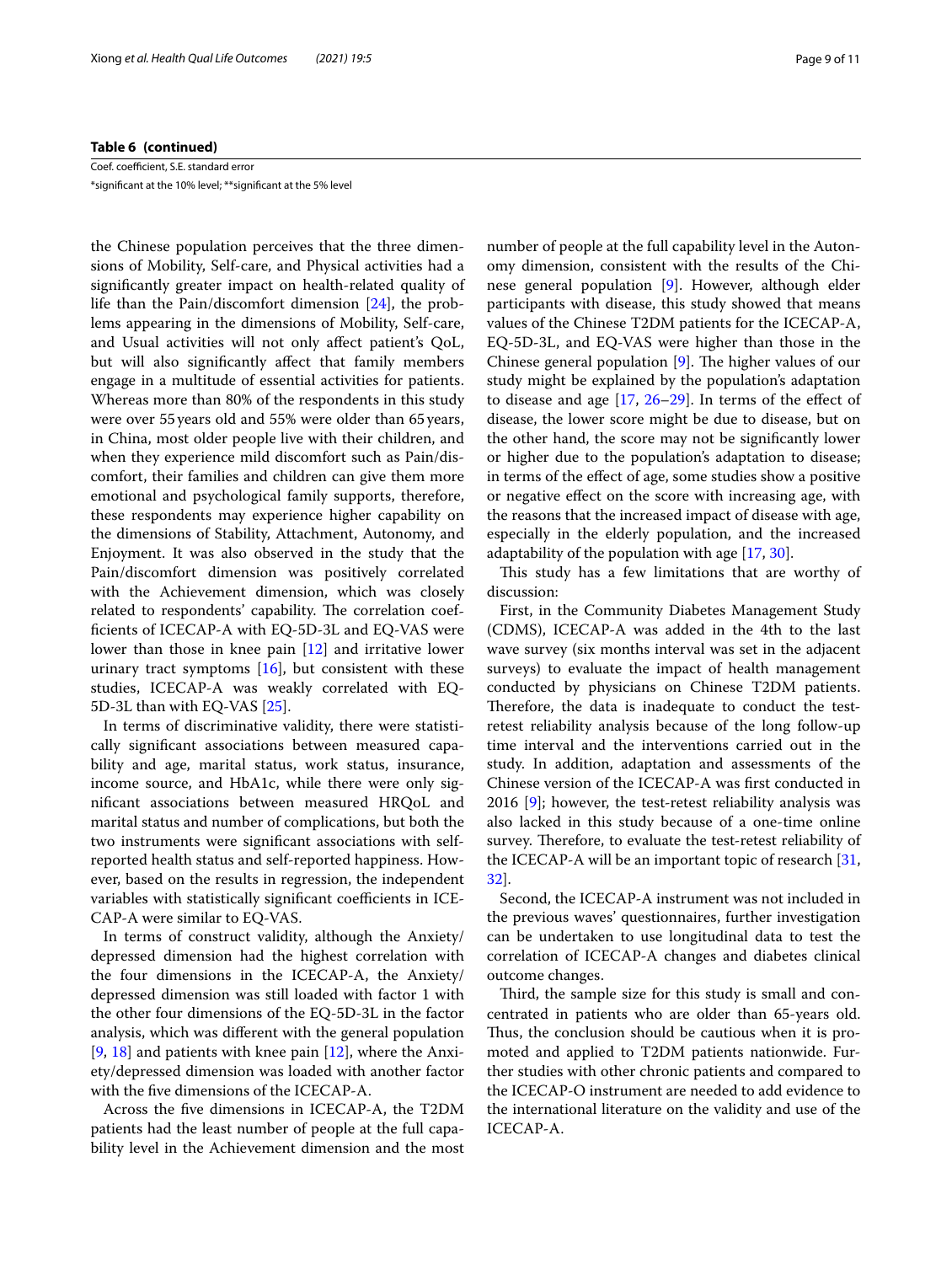Fourth, the ICECAP-A tarif is based on the UK value set, and studies have shown that the numerical diferences in the EQ-5D scores obtained from the conversion tables of diferent countries are statistically signifcant [[33–](#page-10-25)[35](#page-10-26)]. For this reason, it is necessary to develop a Chinese ICECAP-A value set to conduct economic evaluation.

Finally, a self-reported health survey may sufer reporting heterogeneity [\[36\]](#page-10-27), diferent populations have diferent understandings of the meaning of the same concept, e.g., women consider more emotional aspects of health than men when making self-assessment of overall health [[37\]](#page-10-28); even if there is a consistent understanding of the meaning of the measured health concept, diferent groups may have diferent judgments about the actual level represented by a uniform response option [\[38](#page-10-29)]. This was not explored in the current work but could however be investigated by using anchoring vignette method to examine the efects of response heterogeneity in the selfreported capability survey.

In this study, when the ICECAP-A scale was validated in the T2DM population, there were diferences in the correlation with the EQ-5D-3L scale and factor loading with the general population and other disease populations and may be partly due to heterogeneity of disease or population. Therefore, studies on the measured properties of ICECAP-A in other disease populations could be conducted in the future.

## **Conclusion**

This study was conducted to assess the reliability and validity of ICECAP-A in Chinese T2DM patients and explore the correlations of the ICECAP-A with the EQ-5D-3L. Despite cross-cultural diferences between countries, our study suggested that the Chinese version of the ICECAP-A was able to measure QoL of T2DM in China. The results provided supporting evidence for the reliability and validity of the adapted version of the ICECAP-A.

This is the first paper to provide evidence that the use of a capability instrument in Chinese T2DM patients and aims to explore the ICECAP-A for measuring border well-being and QoL. Although despite some limitations, the results demonstrate the appropriateness of ICECAP-A for the refection of diabetes capability.

#### **Supplementary Information**

The online version contains supplementary material available at [https://doi.](https://doi.org/10.1186/s12955-020-01632-5) [org/10.1186/s12955-020-01632-5](https://doi.org/10.1186/s12955-020-01632-5).

<span id="page-9-5"></span>**Additional fle 1. Table S1**: Correlation between each item in ICECAP-A. **Table S2**: Correlation between each item in EQ-5D-3L.

#### **Acknowledgements**

We are particularly grateful for the valuable suggestions from Professor Joanna Coast at the University of Bristol and Professor Shunping Li at the Shandong University for our research work. The opinions expressed in this article and any errors are those of authors alone.

#### **Authors' contributions**

Judy Xu and Hongyan Wu developed the idea. All authors contributed to the study conception and design. Data collection and analysis were performed Judy Xu and Yao Xiong. The manuscript was written by Yao Xiong and Hongyan Wu and all authors commented on previous versions of the manuscript. All authors read and approved the fnal manuscript.

#### **Funding**

This research was supported by the National Natural Science Foundation of China (Grant No. 71463007 & 71704144).

#### **Availability of data and materials**

The datasets generated during and/or analysed during the current study are available from the corresponding author on reasonable request.

#### **Ethics approval and consent to participate**

All procedures performed in studies involving human participants were following the ethics approval, which was obtained from the Institutional Review Board of the Fu Xing Hospital, Capital Medical University (Approval No. 201FXHEC-KY), and with the 1964 Helsinki declaration and its later amendments or comparable ethical standards.

## **Consent for publication**

Informed consent was obtained from all individual participants included in the study.

#### **Competing interests**

All authors declare that they have no confict of interest.

#### **Author details**

<sup>1</sup> School of Public Administration, Southwestern University of Finance and Economics, Chengdu 611130, China. <sup>2</sup> Center of Health Policy and Governance, Southwestern University of Finance and Economics, Chengdu 611130, China.<br><sup>3</sup> School of Medicine and Health Management, Guizhou Medical University, Guiyang 550025, China.

## Received: 18 August 2020 Accepted: 23 November 2020 Published online: 06 January 2021

#### **References**

- <span id="page-9-0"></span>Wang L, Gao P, Zhang M, Huang Z, Zhang D, Deng Q, et al. Prevalence and ethnic pattern of diabetes and Prediabetes in China in 2013. JAMA. 2017;317(24):2515–23. <https://doi.org/10.1001/jama.2017.7596>.
- <span id="page-9-1"></span>2. IDF. IDF DIABETES ATLAS 9th edition 2019. International Diabetes Federation. International Diabetes Federation. 2019. Available at: [https://diabe](https://diabetesatlas.org/data/en) [tesatlas.org/data/en.](https://diabetesatlas.org/data/en) Accessed May 9 2020.
- <span id="page-9-2"></span>3. Foos V, Wang K, McEwan P, Zhang Y, Xin P, Jiang X, et al. Assessing the burden of type 2 diabetes in China considering the current status-quo management and implications of improved management using a modeling approach. Value Health Reg Issues. 2019;18:36–46. [https://doi.](https://doi.org/10.1016/j.vhri.2018.08.006) [org/10.1016/j.vhri.2018.08.006](https://doi.org/10.1016/j.vhri.2018.08.006).
- <span id="page-9-3"></span>4. Zhou T, Guan H, Yao J, Xiong X, Ma A. The quality of life in Chinese population with chronic non-communicable diseases according to EQ-5D-3L: a systematic review. Qual Life Res. 2018;27(11):2799–814. [https://doi.](https://doi.org/10.1007/s11136-018-1928-y) [org/10.1007/s11136-018-1928-y.](https://doi.org/10.1007/s11136-018-1928-y)
- <span id="page-9-4"></span>5. Janssen MF, Lubetkin EI, Sekhobo JP, Pickard AS. The use of the EQ-5D preference-based health status measure in adults with type 2 diabetes mellitus. Diabet Med. 2011;28(4):395–413. [https://doi.org/10.111](https://doi.org/10.1111/j.1464-5491.2010.03136.x) [1/j.1464-5491.2010.03136.x](https://doi.org/10.1111/j.1464-5491.2010.03136.x).